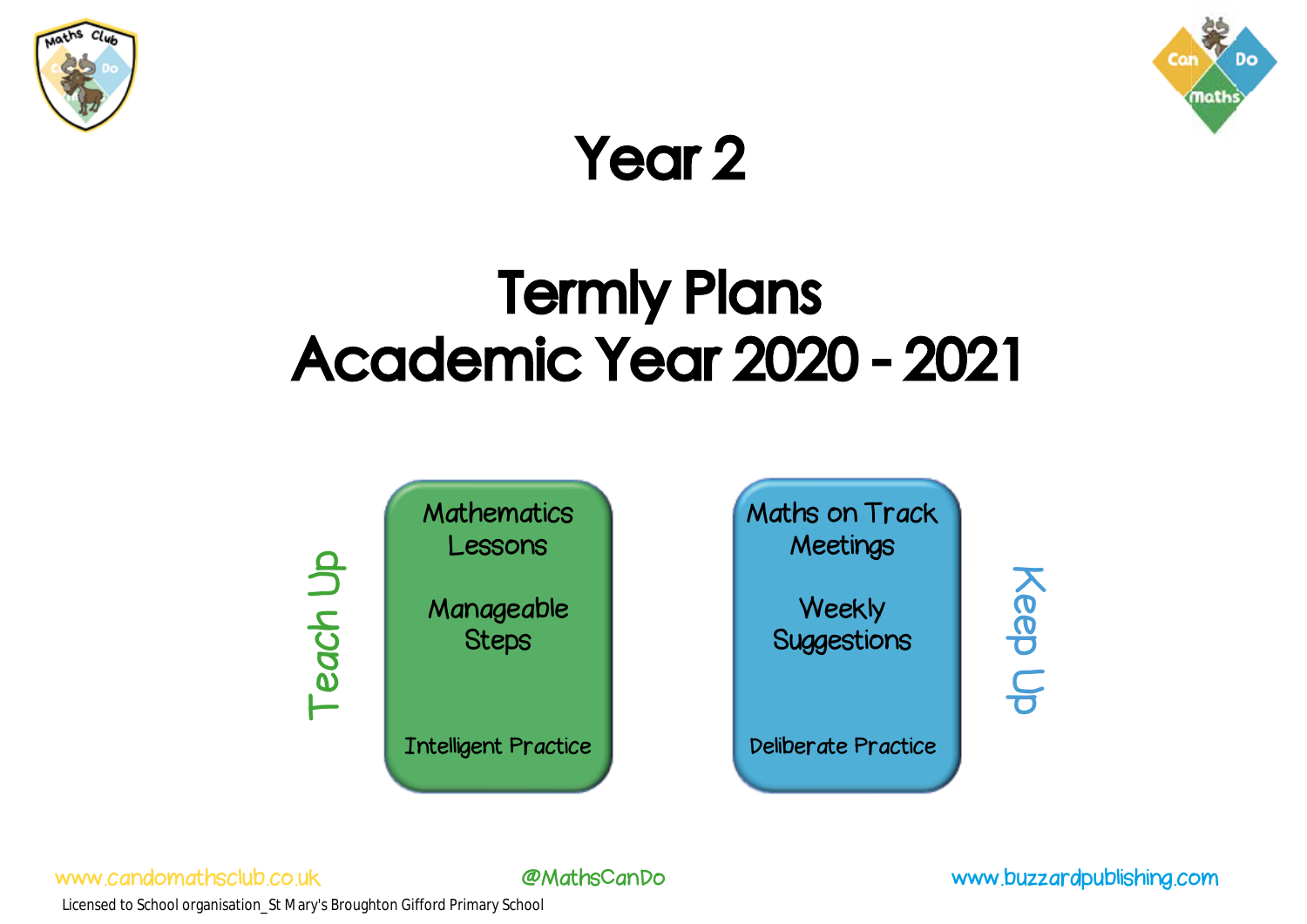

| Term 1 W/c       | <b>Maths Lessons: Intelligent Practice</b><br>Lesson by Lesson Plan |                                                                                     |  | <b>Maths on Track: Deliberate Practice</b><br>Suggested focus based on the<br><b>ArithmeKit Magic 24</b> |  |
|------------------|---------------------------------------------------------------------|-------------------------------------------------------------------------------------|--|----------------------------------------------------------------------------------------------------------|--|
| M                |                                                                     | <b>TDD</b>                                                                          |  |                                                                                                          |  |
|                  |                                                                     | Remember This?                                                                      |  | ArithmeCheck 1                                                                                           |  |
| 01/09/2020<br>W  | <b>Number and Place</b><br>Value                                    | Represent 2-digit numbers                                                           |  | Deliberate Practice: Past and Present                                                                    |  |
|                  |                                                                     | Recognise the value of digits in 2-digit numbers                                    |  | Deliberate Practice: Past and Present                                                                    |  |
|                  |                                                                     | Partition 2-digit numbers in different ways                                         |  | CanDoBonds 6 +                                                                                           |  |
| M                | <b>Number and Place</b>                                             | Read 2-digit numbers in words and write using numerals                              |  | 1.9 Know 1 more than numbers                                                                             |  |
|                  |                                                                     | Read 2-digit numbers in numerals and write in words                                 |  | 1.17 Know 1 less than numbers                                                                            |  |
| 07/09/2020 W     |                                                                     | Identify 2-digit numbers on a number line                                           |  | Deliberate Practice: Past and Present                                                                    |  |
|                  | Value                                                               | Represent 2-digit numbers on a number line                                          |  | Deliberate Practice: Past and Present                                                                    |  |
|                  |                                                                     | Estimate numbers on a number line                                                   |  | CanDoBonds 6 +/-                                                                                         |  |
|                  |                                                                     | Compare any two 2-digit numbers using < > and =                                     |  | 1.9 Know 1 more than numbers                                                                             |  |
|                  | <b>Number and Place</b>                                             | Order 2-digit numbers with different tens from smallest to greatest                 |  | 1.17 Know 1 less than numbers                                                                            |  |
| 14/09/2020<br>W  | Value                                                               | Order 2-digit numbers with the same tens from smallest to greatest                  |  | Deliberate Practice: Past and Present                                                                    |  |
|                  |                                                                     | Order 2-digit numbers                                                               |  | Deliberate Practice: Past and Present                                                                    |  |
|                  |                                                                     | Find 10 more than a given number                                                    |  | CanDoBonds 7 +                                                                                           |  |
|                  |                                                                     | Find 10 less than a given number                                                    |  | 1.16 Add 10 to a number                                                                                  |  |
|                  | <b>Geometry: Properties of</b><br>shapes                            | Extra Problem Solving                                                               |  | 1.24 Subtract 10 from a number                                                                           |  |
| 21/09/2020<br>W  |                                                                     | Identify and describe the properties of pentagons                                   |  | Deliberate Practice: Past and Present                                                                    |  |
|                  |                                                                     | Identify and describe the properties of hexagons                                    |  | Deliberate Practice: Past and Present                                                                    |  |
|                  |                                                                     | Identify and describe the properties of octagons                                    |  | CanDoBonds 7 +/-                                                                                         |  |
|                  | <b>Geometry: Properties of</b><br>shapes                            | Identify symmetry properties of 2-D shapes using vertical lines                     |  | 1.16 Add 10 to a number                                                                                  |  |
|                  |                                                                     | Identify and describe the properties of 3-D shapes including the number of vertices |  | 1.24 Subtract 10 from a number                                                                           |  |
| 28/09/2020<br>W  |                                                                     | Identify and describe the properties of 3-D shapes including the number of edges    |  | Deliberate Practice: Past and Present                                                                    |  |
|                  |                                                                     | Identify and describe the properties of 3-D shapes including the number of faces    |  | Deliberate Practice: Past and Present                                                                    |  |
|                  |                                                                     | Remember This?                                                                      |  | CanDoBonds 8 +                                                                                           |  |
|                  | <b>Addition and</b><br><b>Subtraction: Addition</b>                 | Show that addition is commutative                                                   |  | 1.15 Use numebr facts to calculate others                                                                |  |
|                  |                                                                     | Recall and use addition facts of two single digits bridging 10                      |  | 1.23 Subtract a single digit number from a teens number                                                  |  |
| 05/10/2020<br>W  |                                                                     | Recall and use addition facts of single digit doubles                               |  | Deliberate Practice: Past and Present                                                                    |  |
|                  |                                                                     | Use addition facts of 10 to derive facts of 100                                     |  | Deliberate Practice: Past and Present                                                                    |  |
|                  |                                                                     | Add ones to 2-digit numbers using number facts where the tens don't change          |  | CanDoBonds 8 +/-                                                                                         |  |
| M                |                                                                     | Add ones to 2-digit numbers using bridging                                          |  | 1.15 Use numebr facts to calculate others                                                                |  |
|                  | <b>Addition and</b>                                                 | Add ones to 2-digit numbers by rounding to ten then compensating                    |  | 1.23 Subtract a single digit number from a teens number                                                  |  |
| 12/10/2020 W     | <b>Subtraction: Addition</b>                                        | Add multiples of ten to 2-digit numbers using number facts                          |  | Deliberate Practice: Past and Present                                                                    |  |
|                  |                                                                     | Add two 2-digit numbers by counting on in tens then 1s                              |  | Deliberate Practice: Past and Present                                                                    |  |
|                  |                                                                     | Add two 2-digit numbers using partitioning and recombining (No regrouping)          |  | CanDoBonds 9 +                                                                                           |  |
|                  | <b>Addition and</b><br><b>Subtraction: Addition</b>                 | Add two 2-digit numbers using partitioning and recombining                          |  | 1.8 Order numbers and position them on a number line                                                     |  |
|                  |                                                                     | Add two 2-digit numbers by rounding to the nearest ten then compensating            |  | 1.8 Order numbers and position them on a number line                                                     |  |
| 19/10/2020 W     |                                                                     | Add two 2-digiit numbers choosing an efficient strategy                             |  | Deliberate Practice: Past and Present                                                                    |  |
|                  |                                                                     | Add three single digit numbers                                                      |  | Deliberate Practice: Past and Present                                                                    |  |
|                  |                                                                     | End of Term Assessment: Remember If                                                 |  | CanDoBonds 9 +/-                                                                                         |  |
| <b>Half Term</b> |                                                                     |                                                                                     |  |                                                                                                          |  |

## www.candomathsclub.co.uk @MathsCanDo www.buzzardpublishing.com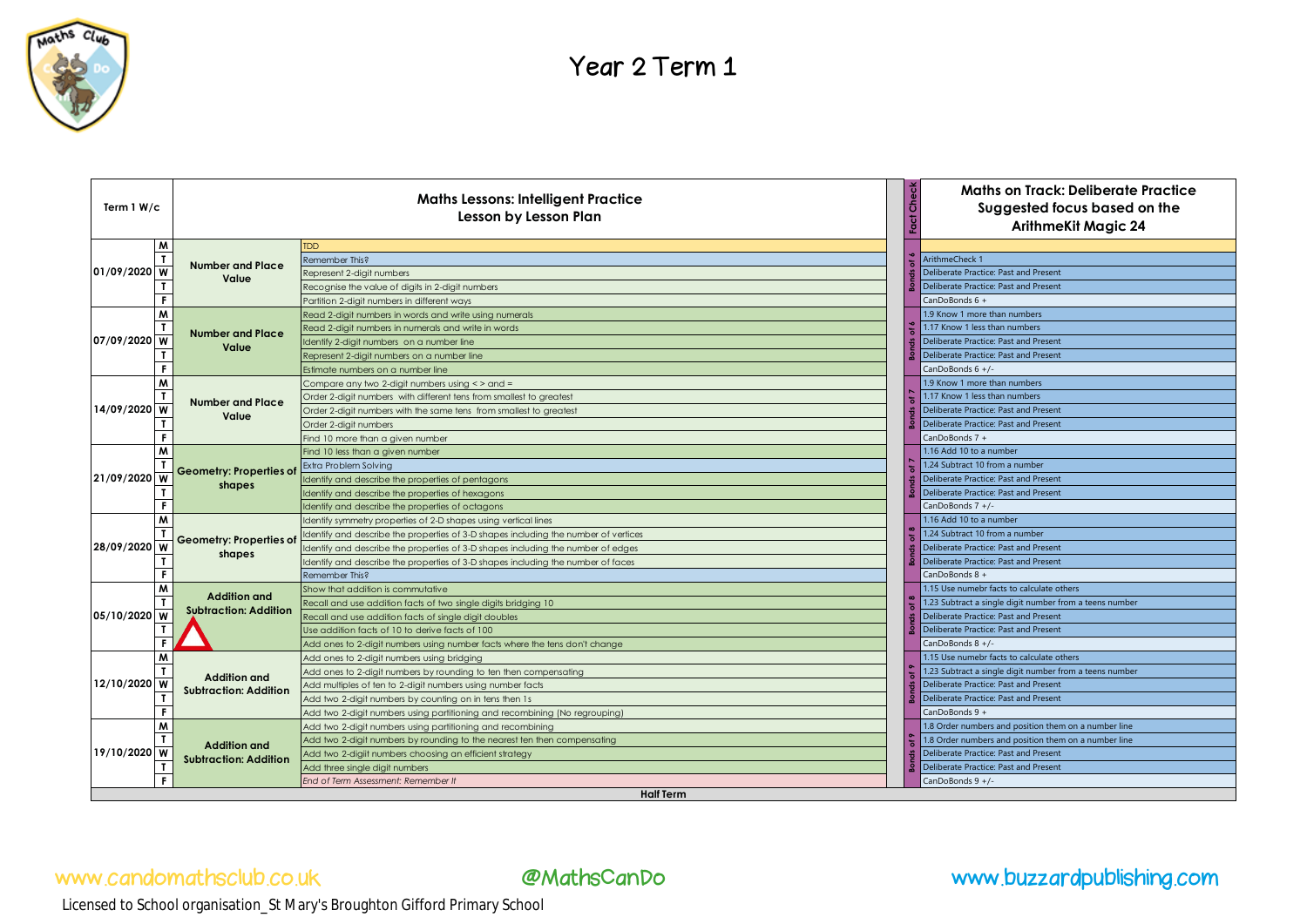

| Term 2. $W/c$                | <b>Maths Lessons: Intelligent Practice</b><br>Lesson by Lesson Plan |                                                                                                              | Che <sub>i</sub><br>운 | <b>Maths on Track: Deliberate Practice</b><br>Suggested focus based on the<br><b>ArithmeKit Magic 24</b> |  |
|------------------------------|---------------------------------------------------------------------|--------------------------------------------------------------------------------------------------------------|-----------------------|----------------------------------------------------------------------------------------------------------|--|
| W<br>02/11/2020<br>W         |                                                                     | Remember This?"                                                                                              |                       | 2.5 Add multiples of 10 to a 2-digit nunber                                                              |  |
|                              | <b>Addition and</b>                                                 | Understand why subtraction is not commutative                                                                |                       | 2.3 Partition a 2-digit number in different ways                                                         |  |
|                              | <b>Subtraction: Subtraction</b>                                     | Recall subtraction facts of two single digits within 10                                                      |                       | Deliberate Practice: Past and Present                                                                    |  |
|                              |                                                                     | Recall subtraction facts of 2-digit numbers (20 or less) subtract a single digit not bridging 10             |                       | Deliberate Practice: Past and Present                                                                    |  |
| F                            |                                                                     | Recall subtraction facts of 2-digit numbers (20 or less) subtract a single digit bridging 10                 |                       | CanDoBonds 10 +                                                                                          |  |
| M                            | <b>Addition and</b>                                                 | Use subtraction facts of 10 to subtract multiples of ten from 100                                            |                       | 2.5 Add multiples of 10 to a 2-digit nunber                                                              |  |
|                              |                                                                     | Subtract ones from 2-digit numbers using number facts where the tens don't change                            |                       | 2.3 Partition a 2-digit number in different ways                                                         |  |
| 09/11/2020 W                 | <b>Subtraction: Subtraction</b>                                     | iubtract ones from 2-digit numbers using bridging                                                            |                       | Deliberate Practice: Past and Present                                                                    |  |
|                              |                                                                     | iubtract ones from 2-digit numbers by rounding to ten then compensating                                      |                       | Deliberate Practice: Past and Present                                                                    |  |
|                              |                                                                     | Subtract multiples of ten from 2-digit numbers using number facts                                            |                       | CanDoBonds 10 +/-                                                                                        |  |
| W                            |                                                                     | Subtract two 2-digit numbers by counting back in tens then 1 s                                               |                       | 2.5 Add multiples of 10 to a 2-digit nunber                                                              |  |
|                              | <b>Addition and</b>                                                 | Subtract two 2-digit numbers by rounding to the nearest ten then compensating                                |                       | 2.3 Partition a 2-digit number in different ways                                                         |  |
| 16/11/2020<br>W              | Subtraction: Subtraction                                            | Subtract by finding the difference between two numbers - counting on                                         |                       | Deliberate Practice: Past and Present                                                                    |  |
|                              |                                                                     | Derive addition and subtraction facts using inverse operations                                               |                       | Deliberate Practice: Past and Present                                                                    |  |
|                              |                                                                     | Extra Problem Solving                                                                                        |                       | $CanDoBonds 10 + / -$                                                                                    |  |
| M                            |                                                                     | Identify and describe the properties of cylinders                                                            |                       | 2.6 Add a single digit number to a 2-digit number using known facts                                      |  |
|                              | <b>Geometry: Properties of</b>                                      | Identify and describe the properties of cones                                                                |                       | .12 Subtract single digit number from a 2-digit number using known facts                                 |  |
| 23/11/2020<br>W              | <b>Shapes</b>                                                       | dentify and describe 2-D shapes on the surface of 3-D shapes                                                 |                       | Deliberate Practice: Past and Present                                                                    |  |
|                              |                                                                     | Compare and sort 3-D shapes and explain how they are similar or different                                    |                       | Deliberate Practice: Past and Present                                                                    |  |
| F                            |                                                                     | Compare and sort 2-D shapes and explain how they are similar or different                                    |                       | CanDoBonds 20 +                                                                                          |  |
| M                            |                                                                     | Count in steps of 3 from zero                                                                                |                       | 2.6 Add a single digit number to a 2-digit number using known facts                                      |  |
|                              | <b>Multiplication and</b>                                           | Show and use the connection between multiplication and repeated addition                                     |                       | 2.12 Subtract single digit number from a 2-digit number using known facts                                |  |
| 30/11/2020<br>W              | <b>Division</b>                                                     | Create multiplication statements to describe and solve equal grouping problems                               |                       | Deliberate Practice: Past and Present                                                                    |  |
|                              |                                                                     | Use arrays to solve multiplication problems                                                                  |                       | Deliberate Practice: Past and Present                                                                    |  |
| F                            |                                                                     | Show and use the commutativity of multiplication                                                             |                       | CanDoBonds 20 +/-                                                                                        |  |
| W                            |                                                                     | Create division statements to describe and solve grouping problems                                           |                       | 2.6 Add a single digit number to a 2-digit number using known facts                                      |  |
|                              | <b>Multiplication and</b>                                           | Create division statements to describe sharing and solve problems                                            |                       | 2.12 Subtract single digit number from a 2-digit number using known facts                                |  |
| 07/12/2020<br>$\overline{w}$ | <b>Division</b>                                                     | Show that division is not commutative                                                                        |                       | Deliberate Practice: Past and Present                                                                    |  |
|                              |                                                                     | Extra Problem Solving                                                                                        |                       | Deliberate Practice: Past and Present                                                                    |  |
|                              |                                                                     | Use mathematical language to describe position                                                               |                       | CanDoBonds 15 +                                                                                          |  |
| M                            |                                                                     | Use mathematical language to describe direction of a turn, including meaning of clockwise and anti-clockwise |                       | 2.11 Subtract multiples of 10 from a 2-digit number                                                      |  |
|                              | <b>Geometry: Position and</b>                                       | Understand and use the language of right angles to describe the size of turn                                 |                       | 2.11 Subtract multiples of 10 from a 2-digit number                                                      |  |
| 14/12/2020<br>W              | direction                                                           | Interpret and devise instructions for following a simple route                                               |                       | <b>Deliberate Practice: Past and Present</b>                                                             |  |
|                              |                                                                     | Order combinations of mathematical objects in patterns and sequences                                         |                       | Deliberate Practice: Past and Present                                                                    |  |
|                              |                                                                     | End of Term Assessment: Remember It                                                                          |                       | CanDoBonds 15 +/-                                                                                        |  |
| <b>Christmas break</b>       |                                                                     |                                                                                                              |                       |                                                                                                          |  |
|                              |                                                                     |                                                                                                              |                       |                                                                                                          |  |
|                              | www.candomathsclub.co.uk                                            | @MathsCanDo                                                                                                  |                       | www.buzzardpublishing.com                                                                                |  |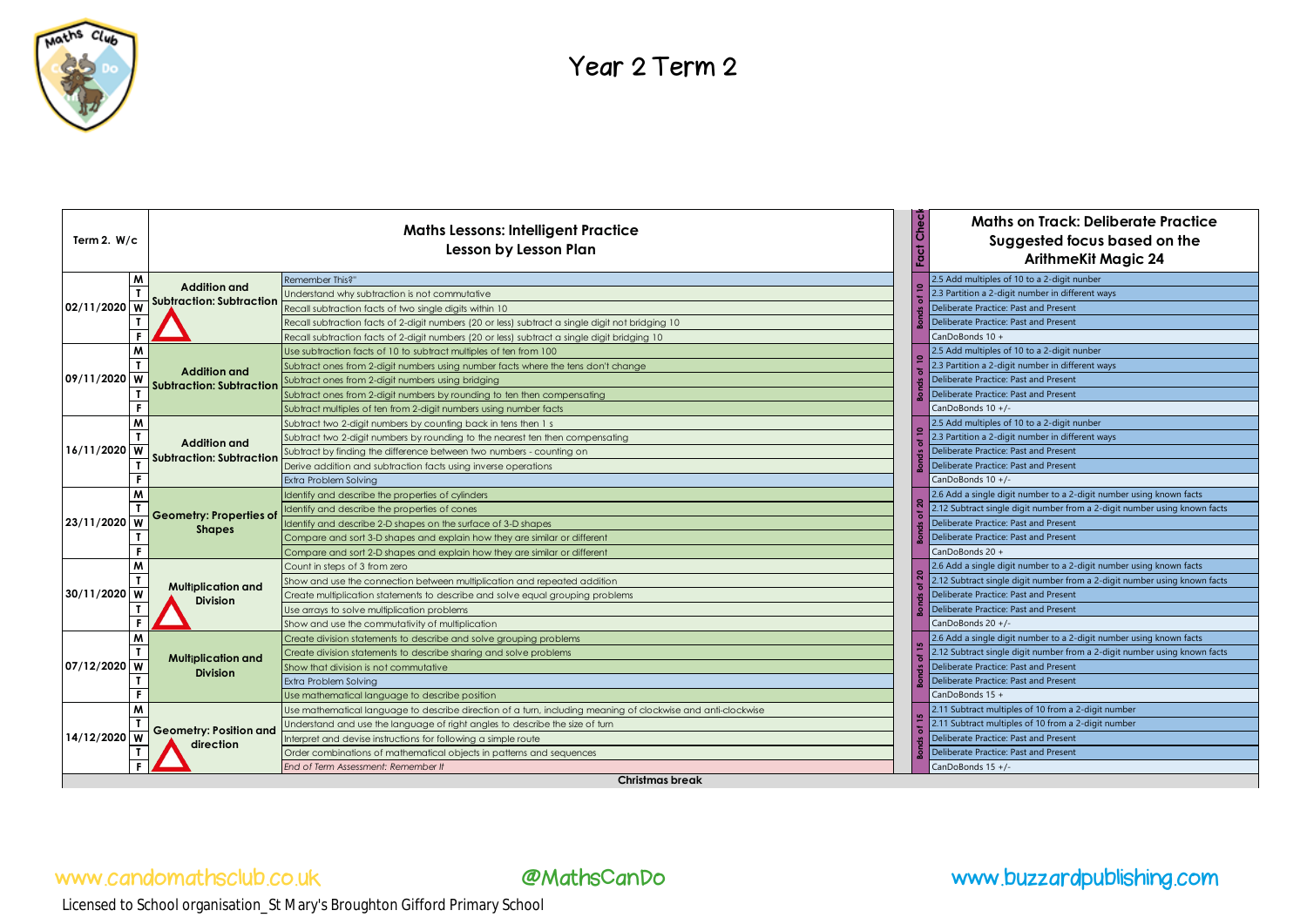

| Term 3. $W/c$            | <b>Maths Lessons: Intelligent Practice</b><br>Lesson by Lesson Plan |                                                                                          | ত<br><b>Maths on Track: Deliberate Practice</b><br>١ő<br>Suggested focus based on the<br><b>ArithmeKit Magic 24</b> |
|--------------------------|---------------------------------------------------------------------|------------------------------------------------------------------------------------------|---------------------------------------------------------------------------------------------------------------------|
| M                        |                                                                     | <b>TDD</b>                                                                               |                                                                                                                     |
|                          | <b>Multiplication and</b>                                           | Build the 2x table and count in steps of 2 from zero                                     | 2.11 Subtract multiples of 10 from a 2-digit number                                                                 |
| 04/01/2021<br>W          | <b>Division: Multiplication</b>                                     | Recall and use multiplication facts for the 2 times table                                | Deliberate Practice: Past and Present                                                                               |
|                          | <b>Tables</b>                                                       | Recall and use division facts for the 2 times table                                      | Deliberate Practice: Past and Present                                                                               |
|                          |                                                                     | Recognise and use odd and even numbers                                                   | CanDo Tables 2x4                                                                                                    |
| M                        |                                                                     | Build the 10x table and count in steps of 10 from zero                                   | 2.7 Use rounding to add near multiples of ten                                                                       |
|                          | <b>Multiplication and</b>                                           | Recall and use multiplication facts for the 10 times table                               | 2.15 Use rounding to subtract near multiples of ten                                                                 |
| 11/01/2021<br>W          | <b>Division: Multiplication</b>                                     | Recall and use division facts for the 10 times table                                     | Deliberate Practice: Past and Present                                                                               |
|                          | <b>Tables</b>                                                       | Build the 5x table and count in steps of 5 from zero                                     | Deliberate Practice: Past and Present                                                                               |
| F.                       |                                                                     | Recall and use multiplication facts for the 5 times table                                | CanDo Tables 2x6                                                                                                    |
| M                        |                                                                     | Recall and use division facts for the 5 times table                                      | 2.7 Use rounding to add near multiples of ten                                                                       |
|                          | <b>Multiplication and</b>                                           |                                                                                          | 2.15 Use rounding to subtract near multiples of ten                                                                 |
| 18/01/2021<br>W          | <b>Division: Multiplication</b>                                     | Use factor, factor, product relationship to derive multplication and division statements | Deliberate Practice: Past and Present                                                                               |
|                          | <b>Tables</b>                                                       | Extra Problem Solving                                                                    |                                                                                                                     |
|                          |                                                                     | Remember This?                                                                           | Deliberate Practice: Past and Present                                                                               |
|                          |                                                                     | Read scales in divisions of ones and twos,                                               | CanDo Tables 2x8                                                                                                    |
| M                        |                                                                     | Read scales in divisions of fives and tens                                               | 2.7 Use rounding to add near multiples of ten                                                                       |
|                          | <b>Measurement: Length</b>                                          | Measure the mass of objects (kg)                                                         | 2.15 Use rounding to subtract near multiples of ten                                                                 |
| 25/01/2021<br>W          | and Mass                                                            | Measure the mass of objects (g)                                                          | Deliberate Practice: Past and Present                                                                               |
|                          |                                                                     | Estimate the mass of objects                                                             | Deliberate Practice: Past and Present                                                                               |
|                          |                                                                     | Compare the mass of objects using $>$ , $<$ and $=$                                      | CanDo Tables 2x7                                                                                                    |
| M                        |                                                                     | Order the mass of objects                                                                | 2.2 Compare and order numbers to 100                                                                                |
|                          | <b>Measurement: Length</b>                                          | Aeasure lengths (m)                                                                      | 2.20 Recognise odd and even numbers                                                                                 |
| 01/02/2021<br>W          | and Mass                                                            | Measure lengths (cm)                                                                     | Deliberate Practice: Past and Present                                                                               |
|                          |                                                                     | <b>Estimate lengths</b>                                                                  | Deliberate Practice: Past and Present                                                                               |
|                          |                                                                     | Compare lengths using $>$ , $<$ and $=$                                                  | CanDo Tables 2x9                                                                                                    |
| M                        |                                                                     | Order lengths                                                                            | 2.2 Compare and order numbers to 100                                                                                |
|                          | <b>Measurement: Length</b>                                          | Aeasure heights (cm)                                                                     | 2.20 Recognise odd and even numbers                                                                                 |
| 08/02/2021<br>W          | and Mass                                                            | Estimate heights                                                                         | Deliberate Practice: Past and Present                                                                               |
|                          |                                                                     | Compare heights using $>$ , $<$ and $=$                                                  | Deliberate Practice: Past and Present                                                                               |
| F.                       |                                                                     | End of Term Assessment: Remember It                                                      | CanDo Tables 2x12                                                                                                   |
|                          |                                                                     | <b>Half Term</b>                                                                         |                                                                                                                     |
|                          |                                                                     |                                                                                          |                                                                                                                     |
| www.candomathsclub.co.uk |                                                                     | @MathsCanDo                                                                              | www.buzzardpublishing.com                                                                                           |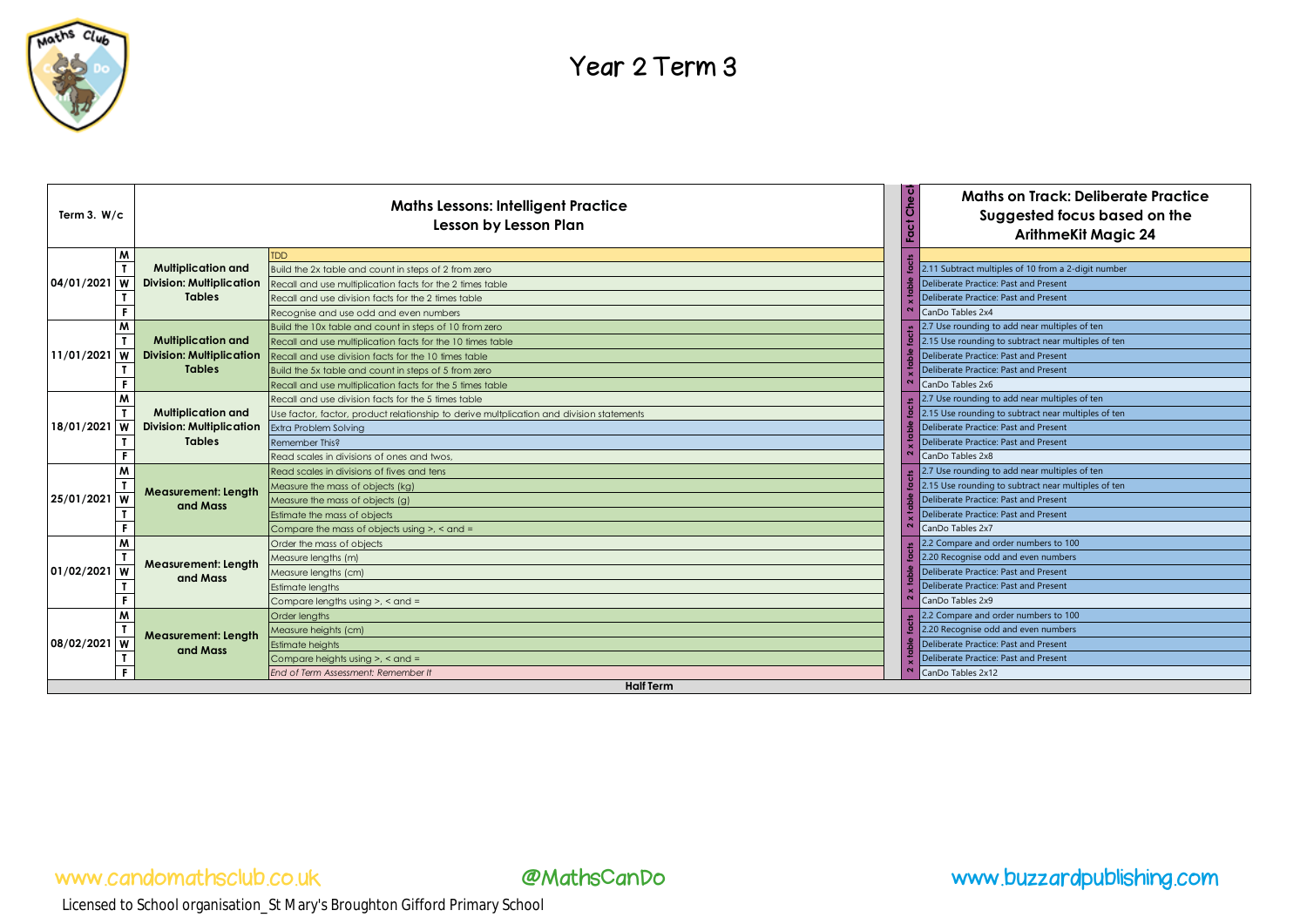

| Term 4. $W/c$              | <b>Maths Lessons: Intelligent Practice</b><br>Lesson by Lesson Plan |                                                                                                                                                                                                                                                                                                                                                                                                                                              | Check             | <b>Maths on Track: Deliberate Practice</b><br>Suggested focus based on the<br><b>ArithmeKit Magic 24</b>                                                                                    |
|----------------------------|---------------------------------------------------------------------|----------------------------------------------------------------------------------------------------------------------------------------------------------------------------------------------------------------------------------------------------------------------------------------------------------------------------------------------------------------------------------------------------------------------------------------------|-------------------|---------------------------------------------------------------------------------------------------------------------------------------------------------------------------------------------|
| M<br>22/02/2021<br>W<br>F  | <b>Fractions</b>                                                    | Recognise one third as one of three equal parts of a shape and use fraction notation<br>Find 1/3 of objects<br>Find 1/3 of an amount<br>Recognise two quarters as two of four equal parts, or two of one quarter of a shape and use fraction notation                                                                                                                                                                                        |                   | 2.14 Partition the second number to subtract tens then ones<br>2.19 Double Numbers<br>Deliberate Practice: Past and Present<br>Deliberate Practice: Past and Present<br>CanDo Tables 6 x 10 |
| M<br>01/03/2021<br>W<br>F  | <b>Fractions</b>                                                    | Find 2/4 of objects<br>Find 2/4 of an amount<br>Recognise that a half is equivalent to two quarters<br>Recognise three quarters as three of four equal parts, or three of one quarter of a shape and use fraction notation<br>Find 3/4 of objects<br>Find 3/4 of an amount                                                                                                                                                                   | $\frac{1}{2}$     | 2.14 Partition the second number to subtract tens then ones<br>2.19 Double Numbers<br>Deliberate Practice: Past and Present<br>Deliberate Practice: Past and Present<br>CanDo Tables 7 x 10 |
| W<br>08/03/2021<br>W       | <b>Measurement: Time</b>                                            | Extra Problem Solving<br>Tell the time using quarter past the hour on an analogue clock<br>Tell the time using quarter to the hour on an analogue clock<br>Draw the hands on a clock to show quarter past/to the hour on an analogue clock<br>Know and use the fact that there are 60 minutes in 1 hour                                                                                                                                      |                   | 2.14 Partition the second number to subtract tens then ones<br>2.19 Double Numbers<br>Deliberate Practice: Past and Present<br>Deliberate Practice: Past and Present<br>CanDo Tables 8 x 10 |
| W<br>15/03/2021<br>W<br>F  | <b>Measurement: Time</b>                                            | Tell the time to five minute intervals past the hour on an analogue clock<br>Draw the hands on a clock to show five minute intervals past the hour on an analogue clock<br>Tell the time to five minute intervals to the hour on an analogue clock<br>Draw the hands on a clock to show five minute intervals to the hour on an analogue clock<br>Order or sequence intervals of time, inclduing the fact that there are 24 hours in one day | $\mathbf{z}$<br>₽ | 2.9 Partition the second number to add tens then ones<br>2.22 Halve numbers<br>Deliberate Practice: Past and Present<br>Deliberate Practice: Past and Present<br>CanDo Tables 9 x 10        |
| W<br>22/03/2021<br>W       | <b>Measurement: Money</b>                                           | Combine £1, £2, £5 and £10 use the symbol for pounds (£)<br>Find the sum of different amounts of pounds<br>Combine 1p, 2p and 5p coins to make different totals<br>Combine 10p, 20p and 50p coins to make different totals<br>Find the sum of different amounts of pence                                                                                                                                                                     |                   | 2.9 Partition the second number to add tens then ones<br>2.22 Halve numbers<br>Deliberate Practice: Past and Present<br>Deliberate Practice: Past and Present<br>CanDo Tables 3 x 5         |
| M<br>29/03/2021<br>W<br>F. | <b>Measurement: Money</b>                                           | Find different combinations of coins that equal the same amounts of money<br>Calculate change from 50p<br>Calculate change from £1<br>End of Term Assessment: Remember It<br>Good Friday                                                                                                                                                                                                                                                     |                   | 2.9 Partition the second number to add tens then ones<br>2.22 Halve numbers<br>Deliberate Practice: Past and Present<br>Deliberate Practice: Past and Present<br>CanDo Tables 4 x 5         |
|                            |                                                                     | <b>Easter Break</b>                                                                                                                                                                                                                                                                                                                                                                                                                          |                   |                                                                                                                                                                                             |
|                            |                                                                     |                                                                                                                                                                                                                                                                                                                                                                                                                                              |                   |                                                                                                                                                                                             |
|                            | www.candomathsclub.co.uk                                            | <b>@MathsCanDo</b>                                                                                                                                                                                                                                                                                                                                                                                                                           |                   | www.buzzardpublishing.com                                                                                                                                                                   |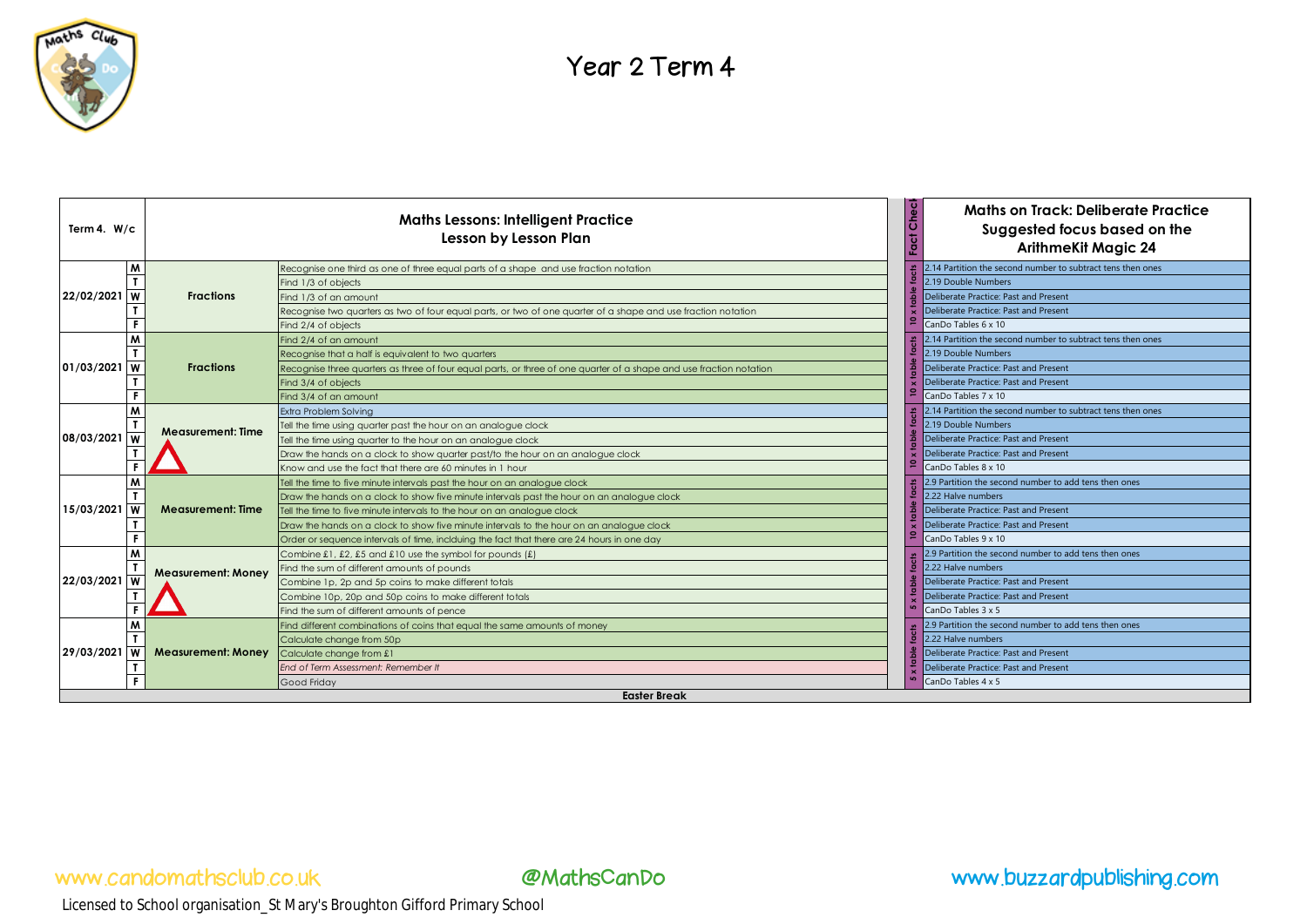

| Term 5. $W/c$    |                               | <b>Maths Lessons: Intelligent Practice</b><br>Lesson by Lesson Plan | Maths on Track: Deliberate Practice<br>Suggested focus based on the<br><b>ArithmeKit Magic 24</b> |  |
|------------------|-------------------------------|---------------------------------------------------------------------|---------------------------------------------------------------------------------------------------|--|
|                  | M                             | Interpret a table                                                   | 2.10 Use known facts to 10 to derive other facts                                                  |  |
|                  |                               | Construct a tally chart                                             | 2.21 Solve multiplication problems                                                                |  |
| 19/04/2021       | <b>W</b><br><b>Statistics</b> | Interpret a pictogram where the symbol represents a single item     | Deliberate Practice: Past and Present                                                             |  |
|                  |                               | Construct a pictogram where the symbol represents a single item     | Deliberate Practice: Past and Present                                                             |  |
|                  | F                             | Interpret a pictogram where the symbol represents 2 items           | CanDo Tables 5 x 5                                                                                |  |
|                  | M                             | Construct a pictogram where the symbol represents 2 items           | 2.10 Use known facts to 10 to derive other facts                                                  |  |
|                  |                               | Interpret a pictogram where the symbol represents 5 or 10 items     | 2.21 Solve multiplication problems                                                                |  |
| 26/04/2021       | W<br><b>Statistics</b>        | Construct a pictogram where the symbol represents 5 or 10 items     | Deliberate Practice: Past and Present                                                             |  |
|                  |                               | Interpret a block diagram                                           | Deliberate Practice: Past and Present                                                             |  |
|                  |                               | Construct a block diagram                                           | CanDo Tables 6 x 5                                                                                |  |
|                  | M                             | <b>Bank Holiday</b>                                                 |                                                                                                   |  |
|                  |                               | Extra Problem Solvina                                               | 2.21 Solve multiplication problems                                                                |  |
| 03/05/2021       | <b>W</b><br><b>Statistics</b> | <b>Extra Problem Solving</b>                                        | Deliberate Practice: Past and Present                                                             |  |
|                  |                               | <b>Extra Problem Solving</b>                                        | Deliberate Practice: Past and Present                                                             |  |
|                  |                               | Extra Problem Solvina                                               | CanDo Tables 7 x 5                                                                                |  |
|                  | M                             | Measure capacity using litres                                       | 2.13 Find the difference between two numbers                                                      |  |
|                  | <b>Measurement: Capacity</b>  | Measure capacity using millilitres                                  | 2.23 Use sharing to solve division problems                                                       |  |
| 10/05/2021       |                               | Estimate capacity using litres                                      | Deliberate Practice: Past and Present                                                             |  |
|                  | and Temperature               | Estimate capacity using millilitres                                 | Deliberate Practice: Past and Present                                                             |  |
|                  |                               | Compare capacity, > and <                                           | CanDo Tables 8 x 5                                                                                |  |
|                  | M                             | Order capacities                                                    | 2.13 Find the difference between two numbers                                                      |  |
|                  | <b>Measurement: Capacity</b>  | Measure temperature                                                 | 2.23 Use sharing to solve division problems                                                       |  |
| 17/05/2021       | W                             | Extra Problem Solving                                               | Deliberate Practice: Past and Present                                                             |  |
|                  | and Temperature               | Extra Problem Solving                                               | Deliberate Practice: Past and Present                                                             |  |
|                  |                               | End of Term Assessment: Remember It                                 | CanDo Tables 9 x 5                                                                                |  |
|                  | M                             | <b>Extra Problem Solving</b>                                        | Deliberate Practice: Past and Present                                                             |  |
| 24/05/2021       |                               | Extra Problem Solvina                                               | Deliberate Practice: Past and Present                                                             |  |
|                  | W<br><b>Solving Problems</b>  | Extra Problem Solving                                               | Deliberate Practice: Past and Present                                                             |  |
|                  |                               | <b>Extra Problem Solving</b>                                        |                                                                                                   |  |
|                  | F                             | Extra Problem Solvina                                               |                                                                                                   |  |
| <b>Half Term</b> |                               |                                                                     |                                                                                                   |  |

### www.candomathsclub.co.uk @MathsCanDo www.buzzardpublishing.com